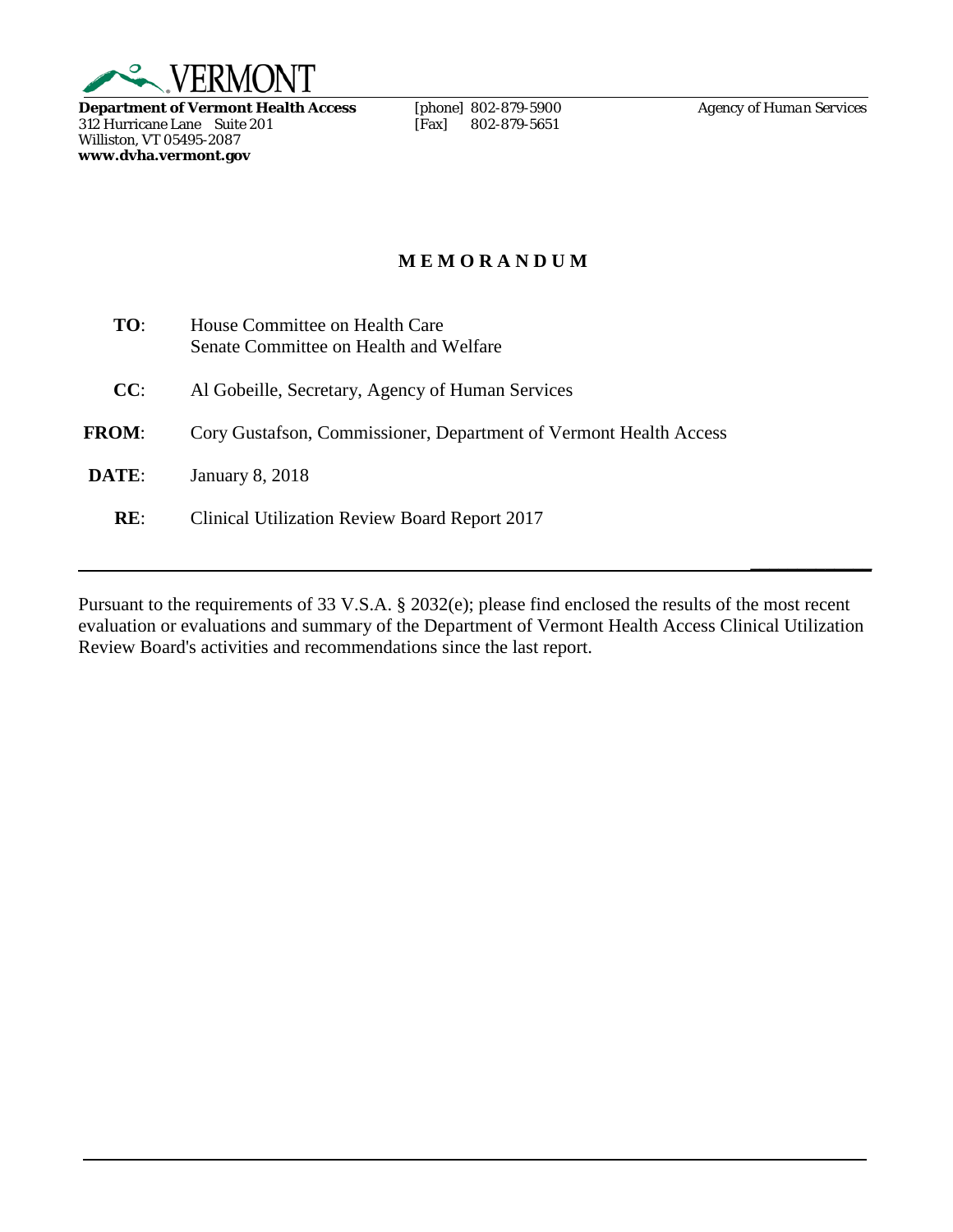## **Report to The Vermont Legislature**

# **Annual Report on The Department of Vermont Health Access**

Clinical Utilization Review Board (CURB) 2017

**In Accordance with 33 V.S.A. § 2032(e)**

| <b>Submitted to:</b> | House Committee on Health Care; Senate Committee on Health and Welfare                 |
|----------------------|----------------------------------------------------------------------------------------|
| <b>Submitted by:</b> | <b>Cory Gustafson</b><br><b>Commissioner, Department of Vermont Health Access</b>      |
| <b>Prepared by:</b>  | Dr. Scott Strenio<br><b>Chief Medical Officer, Department of Vermont Health Access</b> |
| <b>Report Date:</b>  | <b>January 8, 2018</b>                                                                 |



AGENCY OF HUMAN SERVICES<br>Department of Vermont Health Access

**The Department of Vermont Health Access**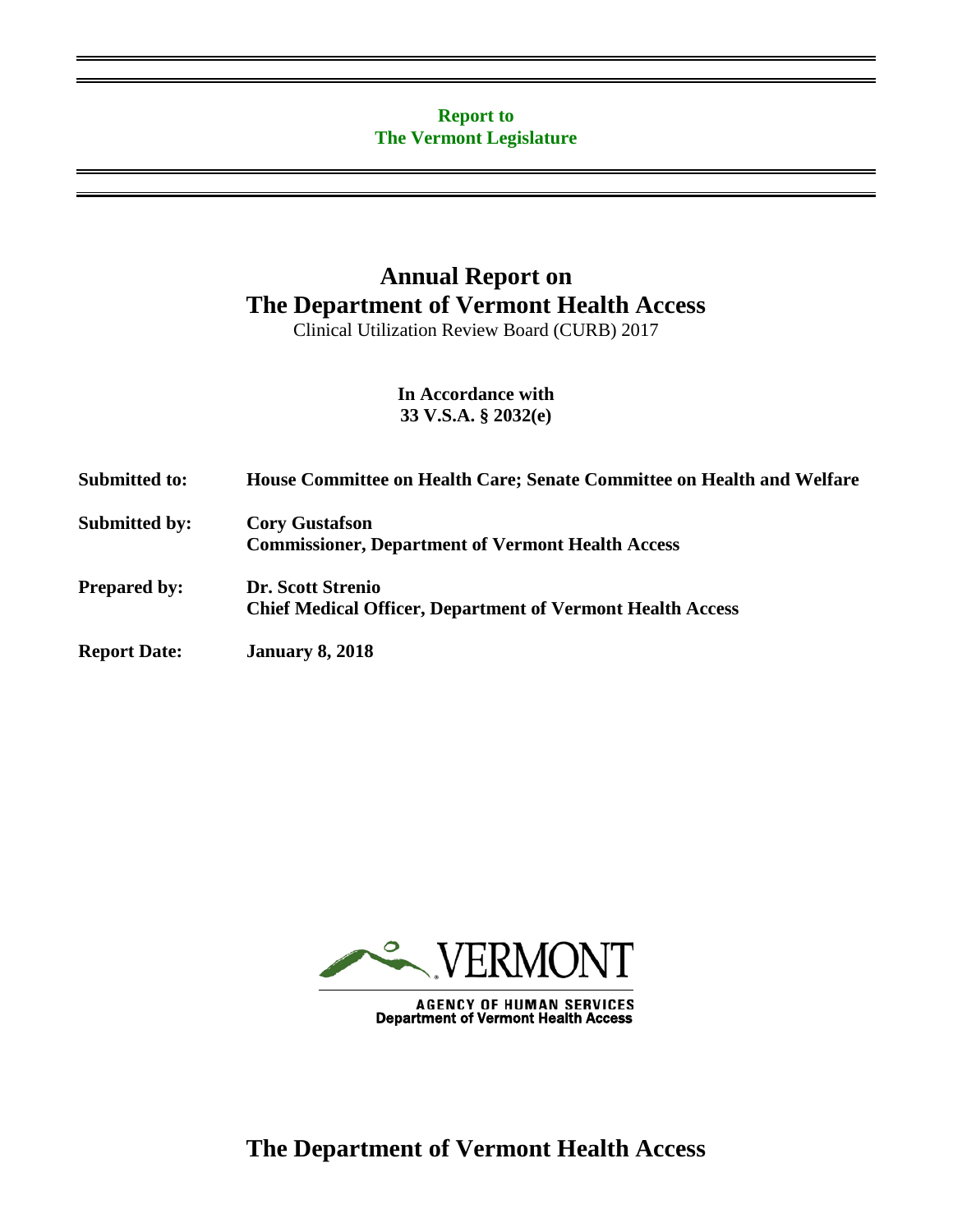#### Clinical Utilization Review Board (CURB) Annual Report 2017

**Overview** 

The CURB was created to examine existing medical services, emerging technologies, and relevant evidence-based clinical practice guidelines and make recommendations to the Department of Vermont Health Access (DVHA) regarding coverage, unit limitations, place of service, and appropriate medical necessity of services for the Vermont Medicaid program. The Board is comprised of ten members with diverse medical expertise appointed by the Governor upon the recommendation of the Commissioner of DVHA. The Chief Medical Officer of DVHA serves as state liaison and moderator for the CURB.

## CURB Board Members

Michel Benoit, MD, UVM, Orthopedic Surgeon, Shelburne David Butsch, MD, General Surgeon, Barre Ann Goering, MD, Family Medicine, Winooski Nels Kloster, MD, Psychiatrist, Marlboro Jessica MacLeod, NP, Nurse Practitioner, Berlin John Mathew, MD, General Internal Medicine, Plainfield Paul Penar, MD, UVM, Neurosurgeon, Shelburne Michael Rapaport, MD, Psychiatrist, Burlington Norman Ward, MD, UVM, Family Medicine, Burlington Vacant – under recruitment

## 2017 Topics

CURB held four meetings in 2017 and the following topics were discussed:

- Annual Strategy: Thematic Approach
- Past Initiatives Updates
	- o Transportation
	- o Pediatric Physical Therapy, Occupational Therapy, and Speech Therapy (PT/OT/ST)
	- o Psychotherapy
	- o Out-of-State Referrals
	- o Gold Card for Radiology
- Potential New Initiatives
	- o Pain Management Center of Excellence
	- o Adult PT/OT/ST
- Individualized Education Plans (IEP)
- Vivitrol Pilot update
- Global Commitment Core Measures

## **Conflict of Interest:**

The conflict of interest policy and procedure were reviewed and discussed with the CURB. There have been no conflicts to date and the CURB members have agreed to complete the questionnaire annually.

## **Annual Strategy: Thematic Approach:**

Looking forward, DVHA and the CURB will be focusing on a set of topics annually that addresses a single theme (e.g. Shared decision-making in elective procedures). This will allow the CURB to focus more comprehensively on a single issue from multiple perspectives rather than attempting to cover several disparate topics at each meeting. The purpose of the thematic approach to CURB initiatives is to identify items across the agency, providers, payers, and the state, over the course of the year. The initiatives should be measurable, scalable, and sustainable. The CURB can focus on specific levers common to all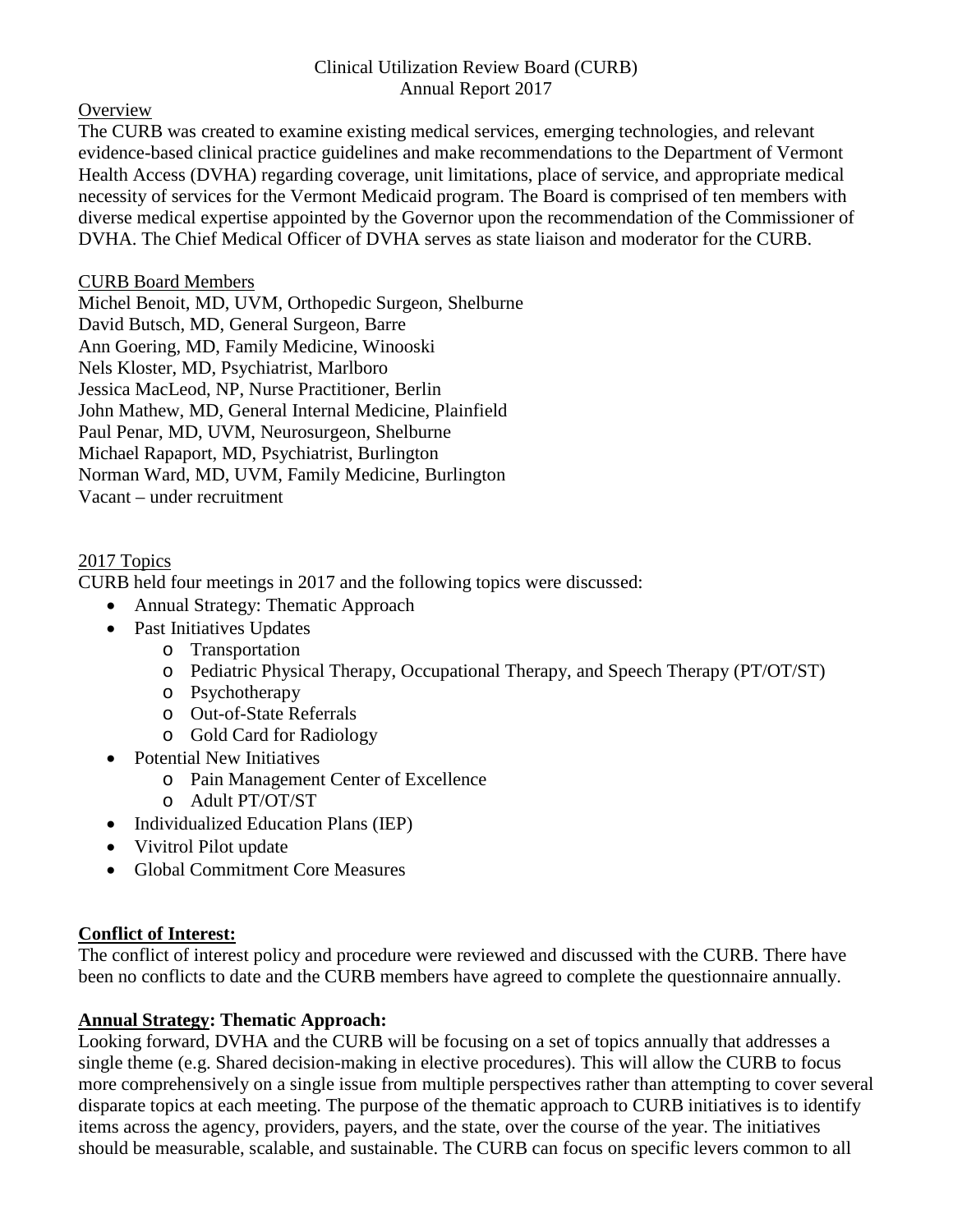payers to achieve the Triple Aim (better outcomes, less cost, and improved patient satisfaction) in whatever theme it chooses. The CURB intends to focus on themes that would result in the highest return on investment. Specific initiatives to consider include levers that keep patients in-network, change reimbursement policies for hospitals and acute care, and combine services into a bundle to improve service outcomes.

## **Potential New Initiatives – Pain Management Center of Excellence:**

The CURB will look to explore the creation of a 3-tiered bundled payment system or episodes of care for pain management in Medicaid. The first bundle would be for the evaluation and assessment of the member, an estimated time frame of 0-2 weeks. This will be followed by a 2-12 week time frame for active care management. The last tier will comprise of a 3-6 month window for maintenance therapy. The model will be like the Blueprint for Health's Hub and Spoke model that is used to treat Vermonters with opioid addiction, where the hubs are the Opioid Treatment Programs and the spokes are the Office Based Treatment Programs. Physical medicine and rehabilitation physicians, pharmacists, psychologists, physical therapists (PT), and case managers are the hub in this model. The spokes would comprise of physical therapists, occupational therapists (OT), certified counselors, chiropractors, acupuncturists, the primary care provider, and nutritionists. Recruiting this team of providers in the program is essential for the success of a pain management center.

## **Individualized Education Plans (IEP):**

Vermont Medicaid requires a signed IEP, received by the Vermont Agency of Education (AOE), in order to receive Medicaid payment for school based services for children. The IEP must be signed by a Vermont enrolled medical practitioner. The services are provided whether or not there is a signed IEP. If the IEP is not signed, the school itself is responsible for funding the services. While the IEP must be signed by a Vermont enrolled medical practitioner, the providers that sign do not have to be the Primary Care Physician (PCP), currently live in Vermont, or have ever seen the member. Vermont schools have been contracting with physicians out of state to get all the required IEPs signed. In most cases, the contracted provider has never seen the member and is not their PCP. This issue came to light when data trends showed that AOE has one of the highest portions of Medicaid spending. DVHA is working on a new initiative consisting of outreach and education to school nurses and PCPs about the services included in the IEP and the importance of having an in-network PCP sign the form. The PCPs are most often in the dark about one of their patients even having an IEP. DVHA has partnered with the Vermont Department of Health and the Agency of Education on this initiative.

## **Global Commitment Core Measures:**

DVHA's Quality Unit monitors performance and quality within Vermont Medicaid and leads efforts to improve quality of care for Medicaid members. Medicaid operates under a Global Commitment to Health Waiver. This waiver currently covers most of the Medicaid population in Vermont. The waiver allows Vermont to work on innovation within Medicaid. This falls under section 1115 of the Social Security Act. Through the DVHA Data Unit and a certified national vendor, the Quality Unit creates the standards of measures. These are reported out regularly to the Centers for Medicare and Medicaid Services (CMS). DVHA has a core set of measures: the Global Commitment core measure set. DVHA regularly reviews and analyzes the core measure sets for utilization trends. DVHA has a dashboard that shows the measures and the trend in quality performance. The dashboard compares the Medicaid performance to the national 50<sup>th</sup> percentile average or the All Payer Model target. Most follow Healthcare Effectiveness Data and Information Set (HEDIS) guidelines. The data is based on claims data. The Quality Unit has been using a guide sheet that outlines measures that Vermont Medicaid is above and below standards on.

The CURB can help by recommending specific topics. The topics that are of the most interest are the ones that are rated the lowest. Breast cancer screening and preventive services are of interest to the board. Preventive services measure dovetails nicely with the screening measure, where screening measures help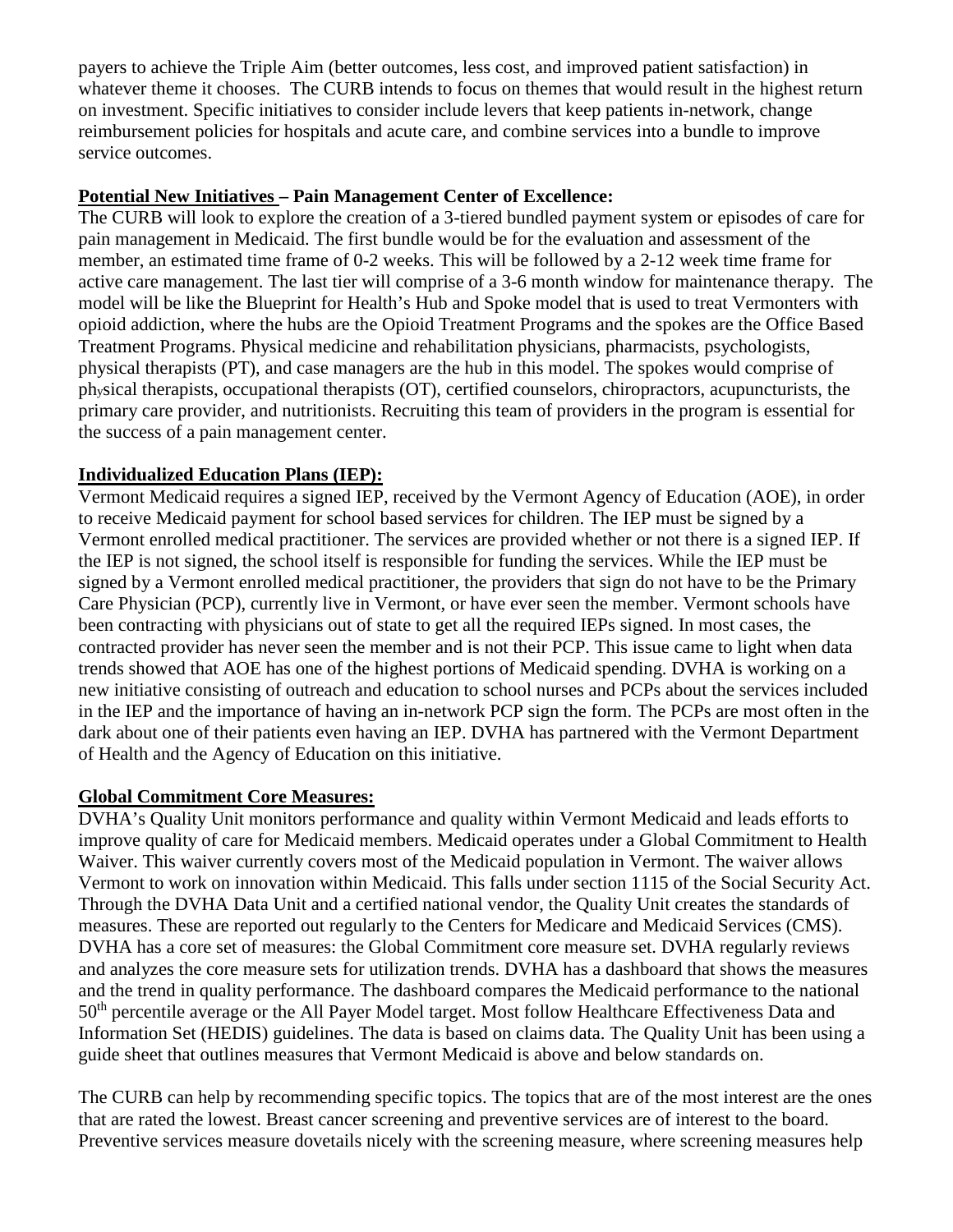in early detection of undiagnosed diseases. These two combined could have a large positive impact on the Medicaid population.

# **PAST CURB INITIATIVES UPDATE**

## **Pediatric PT/OT/ST Reviews:**

Earlier oversight for pediatric (ages 0 until the end of the  $20<sup>th</sup>$  year) PT/OT/ST reviews began as a CURB initiative in 2012. Prior to this initiative there was minimal oversight of PT/OT/ST services provided. The initiative has led to less recoupments by DVHA and less investigation by DVHA's Program Integrity Unit for providing incorrect, non-covered, and non-proven services for Medicaid members. The initiative has also served to increase provider engagement and education through in-service trainings coordinated by DVHA.

## **Gold Card for Radiology Procedures:**

DVHA implemented the Gold Card process in 2013. The radiology benefit manager runs data annually to identify which providers meet the criteria to qualify for a Gold Card. Providers who qualify for a Gold Card are exempt from being required to request prior authorizations for radiology procedures.

The qualifications for Gold are:

- Providers who requested 100 or more radiology procedures in 18 months and
- Had a denial rate of 3% or less.

In November 2017, the data was run to identify new providers who may qualify. No new providers met the gold card qualifications for 2017. As of January 2017, the Gold Card privileges have been extended to a total of 13 providers.

## **Low Dose Chest CT Scan:**

The recommendation was for VT Medicaid to cover low dose CT Scans for lung cancer screening. This initiative was approved by DVHA Commissioner and became effective in March 2015.

As of October 20, 2017, a total of 431 recipients have received this service.

## **Outpatient Out-of-Network Elective Office Visits PA Requirement:**

The CURB member's recommendation in 2012 was to institute a prior authorization requirement for elective Out-of-Network office visits.

In the first year, there was a 63% decrease in the claims paid for out-of-network office visits, and a 59% decrease in year two. However, in year three there was a 6% increase in claims paid. Year four and five showed a 38% and 42% decrease respectively. Overall there was approximately a \$85,000 decrease in claims paid over the five years. This represents a 90% decrease in the yearly amount DVHA spends on out-of-network office visits. The total Medicaid population has increased 25% over the same time frame. In-network elective office visits saw a slight increase (11%) in claims paid for the four-year period.

## **90853 Psychotherapy:**

The recommendation was to bring the group therapy procedure code (90853) into compliance with national correct coding initiative (NCCI) guidelines, by implementing one session per day for group psychotherapy (90853). Effective July 1, 2015, Medicaid requires all providers to bill this code per session as opposed to per fifteen minutes. 1 Unit = 1 Session.